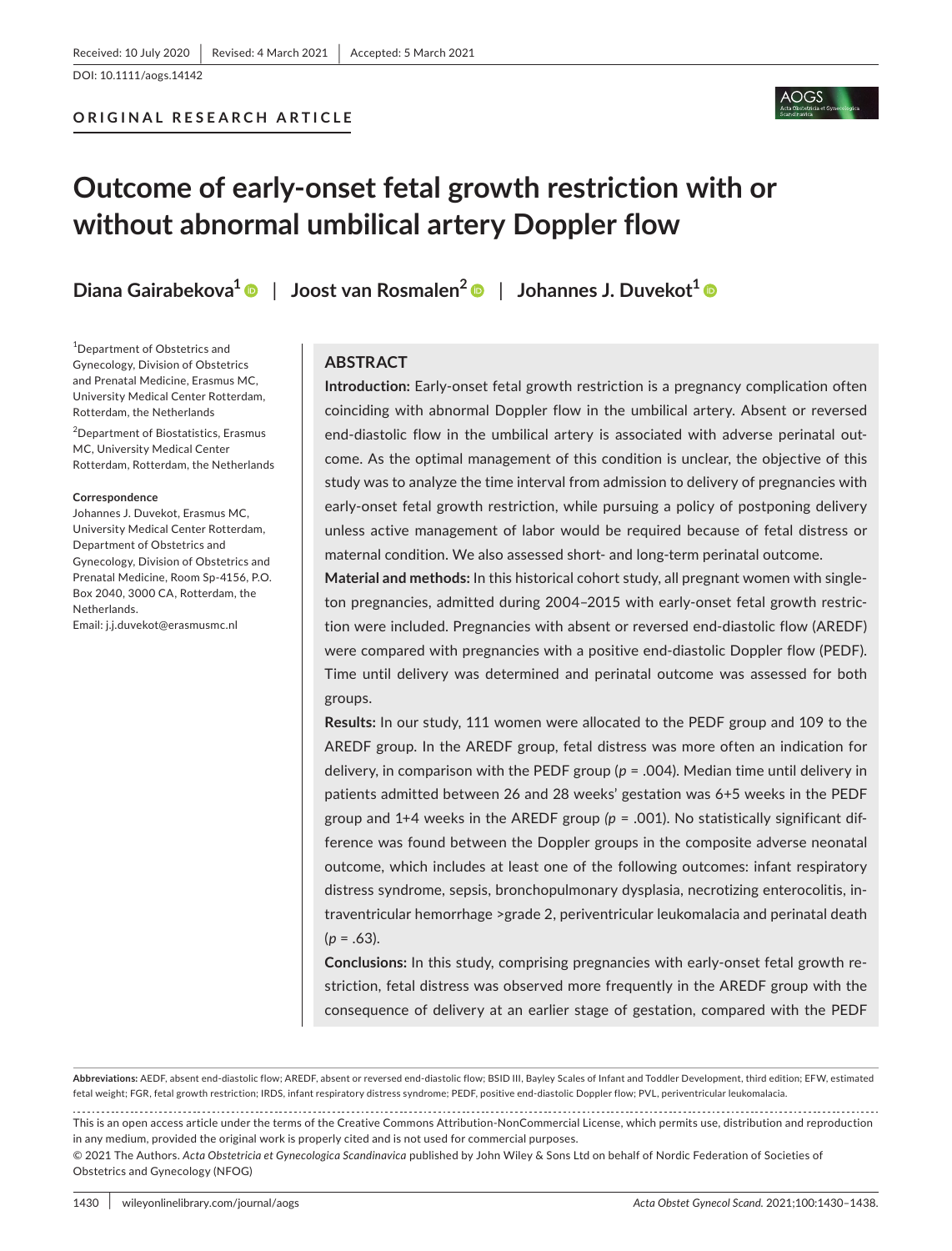group. AREDF was not associated with increased perinatal morbidity and mortality compared with PEDF.

**KEYWORDS**

fetal growth restriction, preterm, umbilical artery Doppler

# **1**  | **INTRODUCTION**

Fetal growth restriction (FGR) is a common but multifactorial and complex complication during pregnancy, defined by a fetus that has not reached its genetic growth potential. It is also a major cause of perinatal morbidity and mortality. $1$  In the Netherlands, the definition of FGR is an estimated fetal weight (EFW) below the 10th percentile, an abdominal circumference below the 10th percentile and a deflecting growth of at least 20 percentiles.<sup>2,3</sup> The prevalence of FGR is between 3% and  $10\%$ <sup>2</sup> If FGR is observed before 32 weeks' gestation, it is defined as early-onset FGR.<sup>4,5</sup> Of all cases of FGR, the incidence of early-onset FGR is approximately 20%–30%. $^{\rm 4}$  It is more often associated with hypertensive disorders and differs from lateonset FGR in its clinical presentation. FGR can be caused by maternal, fetal or placental factors,  $4,6$  but placental insufficiency, resulting from suboptimal uteroplacental perfusion and placental infarction, is by far the most common cause. $^{\rm 1}$  In a growth-restricted fetus, absent or reversed end-diastolic Doppler flow (AREDF) in the umbilical artery can be observed as a result of the destruction of small arteries in the tertiary stem villi of the placenta. AREDF, therefore, represents severe placental dysfunction, possibly resulting in early-onset FGR and/or oligohydramnios.<sup>4</sup> Consequently, adverse perinatal outcome has been associated with this condition.<sup>4,7-10</sup> If early-onset FGR is diagnosed, the timing of the decision to initiate delivery becomes crucial. An iatrogenic, early delivery to prevent fetal hypoxia could lead to perinatal death, but delay of delivery in order to let the fetus gain maturity may lead to stillbirth. $11$  Obstetricians in the Netherlands manage early-onset FGR differently from other countries, as they prefer to postpone labor despite AREDF until this is no longer feasible because of fetal distress or maternal indication. $^2$  As there is still no consensus about the management of early-onset FGR, it was our aim to determine the natural course of a pregnancy, complicated by early-onset FGR, while pursuing a policy of postponing delivery until signs of fetal distress or maternal indications would arise and active intervention in terms of a cesarean section would be required. Also, our goal was to assess whether an abnormal umbilical Doppler was associated with increased adverse perinatal outcome.

# **2**  | **MATERIAL AND METHODS**

## **2.1**  | **Study setting and participants**

This was a historical cohort study, conducted at the Department of Obstetrics of the Erasmus University Medical Center in Rotterdam.

#### **Key message**

When observing the natural course of pregnancies with early-onset fetal growth restriction, delivery was at an earlier stage of gestation in the AREDF group than in the PEDF group. AREDF does not seem to be associated with increased perinatal morbidity or mortality.

From 2004 until 2015, women were eligible when they met the following inclusion criteria: (1) singleton pregnancy with FGR (EFW between 500 and 1250 g and an abdominal circumference below the 10<sup>th</sup> percentile) and AREDF or singleton pregnancy with FGR and PEDF in combination with additional complications such as hypertension and suboptimal cardiotocography, based on the FIGO classification (Table S1); (2) gestational age (GA) of 24–32 weeks at time of admission to our hospital; (3) intended active obstetric management in case of fetal distress or maternal indication. We set the lower threshold of 24 weeks' gestation, as pregnancies diagnosed with FGR before 24 weeks' gestation are allowed to be terminated because of a detrimental fetal prognosis, as stated by law in the Netherlands. We excluded cases of congenital infections (TORCH infections) and pregnancies with a suspicion of structural or genetic fetal anomalies, as these conditions can independently result in FGR.<sup>4</sup> It was our aim to include cases of growth restriction, solely caused by placental insufficiency.

#### **2.2**  | **Baseline characteristics**

Included maternal baseline characteristics were maternal risk factors (age, nulliparity, smoking, alcohol consumption, drugs use, body mass index and hypertensive disorder) and a completed course of antenatal corticosteroids with two doses of betamethasone 12 mg i.m., 24 hours apart. Hypertensive disorders comprised preexisting hypertension, pregnancy-induced hypertension, preeclampsia and superimposed preeclampsia, as defined in the literature.<sup>12</sup>

## **2.3**  | **Measurements and management**

Patients were admitted from the outpatient clinic or transferred from hospitals that provided secondary care. Antenatal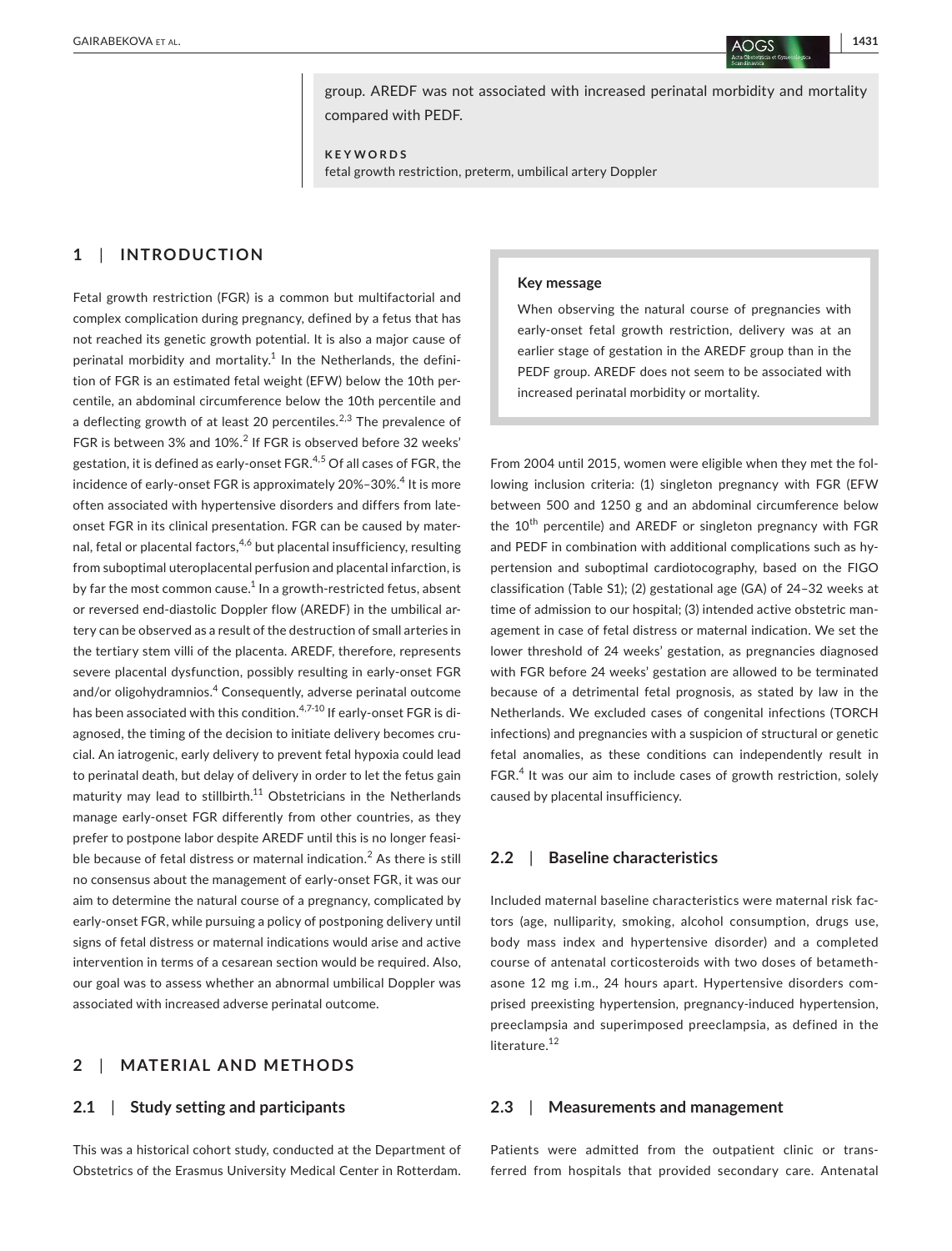corticosteroids were administrated (two repeated doses, 24 hours apart) to facilitate fetal lung maturation. Clinical management and treatment were equal for both groups. Measurement of the end-diastolic flow in the umbilical artery was conducted weekly and fetal biometry every 2 weeks. To calculate the EFW, we used the Hadlock formula.<sup>13</sup> Sonography was performed by trained healthcare providers or professional sonographers. We used cardiotocography to measure fetal heart frequency and uterine contractions daily. Additional tests, such as blood tests, were performed on indication, but at least weekly. Delivery was initiated on signs of fetal distress, maternal indications or both. Fetal distress was defined as spontaneous repeated persistent unprovoked decelerations on the cardiotocogram. The cardiotocogram was then classified as abnormal. $14$  Maternal indications for delivery arose when there was a considerable chance of maternal morbidity or mortality. Women were discharged from our hospital to outpatient clinics or hospitals that provided secondary care when they had reached 32 weeks of gestation or an EFW >1250 g, unless there was an indication for prolonged admission. Neonates that required active and intensive care were admitted to our Neonatal Intensive Care Unit, level III. After approximately 24 months, infants underwent multiple tests to determine cognitive and motor scores.

## **2.4**  | **Outcomes**

The primary outcome was the time to delivery from admission. Secondary short-term outcomes were the incidence of infant respiratory distress syndrome (IRDS), sepsis, bronchopulmonary dysplasia, necrotizing enterocolitis, intraventricular hemorrhage >grade 2, periventricular leukomalacia and perinatal death (fetal or neonatal death from 24 weeks GA to 7 days, neonatal age). Also, a composite adverse neonatal outcome was defined, which consisted of at least one of the complications mentioned above.<sup>15</sup> Our first long-term outcome was the neurodevelopment at 2 years of age, which was measured using the Bayley Scales of Infant and Toddler Development, third edition (BSID III). The second long-term outcome was death within the first year of life.

## **2.5**  | **Statistical analyses**

We allocated women with PEDF in the umbilical artery to group 1 (PEDF group) and women with AREDF to group 2 (AREDF group). Participants were also divided into subgroups of GA at admission, arranged in intervals of 2 weeks to compare the time of delivery for each GA at admission subgroup. The time to delivery, fetal outcome and perinatal outcome were compared between the AREDF and PEDF groups using the *t* test, Mann-Whitney *U* test or Pearson's chi-square test, as appropriate. Univariable and multivariable logistic regression analyses was conducted to compare the incidence of adverse perinatal outcome between the Doppler groups. For

IRDS, we used Doppler group, EFW at admission, time interval until delivery, antenatal corticosteroids and male fetal gender as independent variables, as described in previous literature.<sup>16,17</sup> We used Doppler group, EFW at admission and time interval until delivery as independent variables for sepsis and death within the first year of life. $^{18}$  The independent variables for the composite adverse neonatal outcome included: (1) Doppler group, (2) EFW at admission, (3) time interval until delivery, (4) antenatal corticosteroids, (5) male fetal gender, (6) maternal age, (7) nulliparity and (8) smoking and/ or consumption of alcohol or drugs.<sup>15</sup> All multivariable logistic regression analyses were adjusted for the year of diagnosis, and all possible interactions between the variables were tested, as appropriate. Multivariable linear regression analysis was also conducted to predict neurodevelopment at 2 years of age. We used Doppler group, EFW at admission, time interval until delivery and a variable indicating smoking and/or consumption of alcohol or drugs as independent variables. Statistical significance was confirmed when a *p* value <.05 was observed. All statistical analyses were performed using Statistical Package for the Social Sciences version 24 (IBM Corp., New York, NY, USA).

### **2.6**  | **Ethical approval**

This study was reviewed and approved by the Medical Ethics Committee Erasmus MC, Rotterdam (reference number MEC-2017–271, 22 February 2018). The rules laid down in the Medical Research Involving Human Subjects Act did not apply to our study, as participants were not subject to procedures and were not required to follow rules of behavior.

## **3**  | **RESULTS**

During the study period, 430 pregnant women with the diagnosis of early-onset FGR were admitted to our tertiary care center (Figure 1). After exclusion, based on the criteria described in the Material and methods section, 217 patients were included and allocated to the PEDF group (*n* = 108) or the AREDF group (*n* = 109). Two patients opted for a non-intervention management and were excluded from the analysis. The AREDF group consisted of 66 (61%) women with an absent end-diastolic flow (AEDF) at or during admission, 25 (23%) women with a reversed end-diastolic flow (REDF) and 18 (17%) women who developed both AEDF and subsequently REDF during admission.

Baseline maternal characteristics are shown in Table 1. There were no statistically significant differences between the AREDF and the PEDF group. With regard to the indications for admission (Table S1), fetal cerebral redistribution (cerebro-placental ratio <1.00) was significantly more often a reason for admission in the AREDF group (*n* = 14, 13%) than in the PEDF group (*n* = 2, 2%) (*p* = .002). In the PEDF group, 20 women (19%) were admitted because of a suboptimal CTG vs 5 (5%) women in the AREDF group (*p* = .001).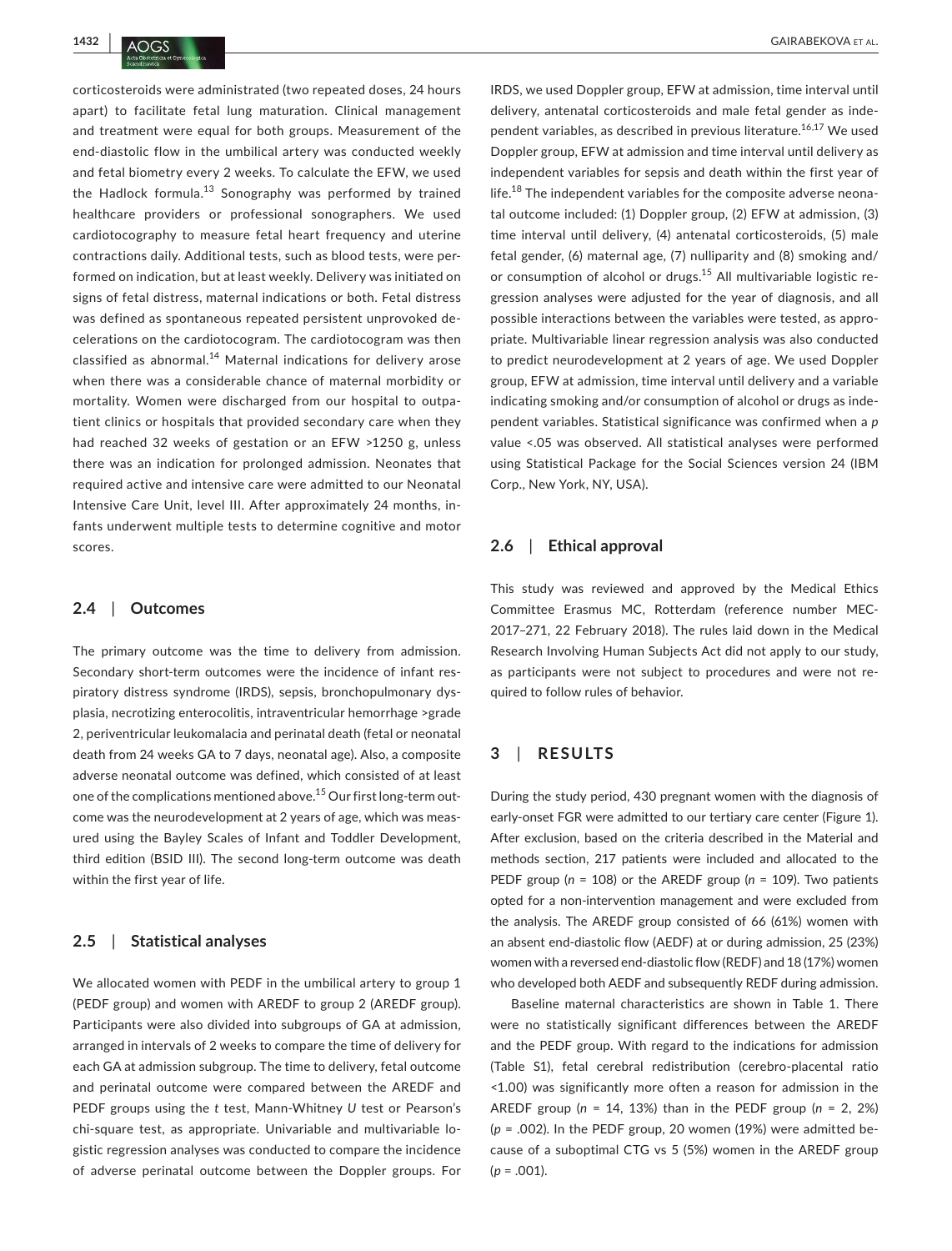

**FIGURE 1** Flowchart of included patients. FGR, fetal growth restriction; GA, gestational age; EFW, estimated fetal weight, PEDF, positive end-diastolic flow; AREDF, absent or reversed end-diastolic flow



The first delivery in our study occurred at 25+2 weeks' gestation in the AREDF group and the last one at 41+1 weeks in the PEDF group (Table 2, Figure 2). Delivery occurred at an earlier stage of gestation in the AREDF group than in the PEDF group (*p* < .001). Women admitted between 26 and 28 weeks GA with PEDF delivered after a median time of 6+5 weeks, whereas in women admitted in the same gestational period but with AREDF, delivery occurred after 1+4 weeks after admission (*p* = .001).

During admission, two cases (2%) of stillbirth occurred in the PEDF group and one (1%) in the AREDF group (*p* = .56) (Table 3). In the PEDF group, one case of fetal death occurred at 29+2 weeks GA as a consequence of premature prelabor rupture of membranes and an oligohydramnios from 18 weeks of gestation. The second woman was discharged from the hospital after 3 days of active management, in agreement with the patient. One week later, fetal death was detected at 28+4 weeks GA. In the AREDF group, the case of fetal

death was due to placental abruption after the patient had left the hospital against medical advice.

Regarding fetal and neonatal outcomes (Table 3, Table S2), fetal distress was the principal indication to initiate labor with 104 (95%) women in the AREDF group and 90 (84%) women in the PEDF group ( $p = .004$ ). Subsequently, more emergency cesarean sections were performed in the AREDF group, 107 (98%), than in the PEDF group, 99 (92%) (*p* = .03). Fetuses in the AREDF group had a decreased EFW (816 g) compared with the PEDF group (876 g) ( $p = .03$ ). No differences in the condition of the fetuses, immediately postpartum, were identified (Table 3). Newborns in the PEDF group had a higher birthweight (1160 vs 940 g; *p* < .001), even after adjustment of gestational age at time of delivery.

In multivariable logistic regression analyses (Table 4), EFW at admission (odds ratio [OR] 0.62, 95% CI 0.51–0.74; *p* < .001), male fetal gender (OR 2.08, 95% CI 1.03–4.19; *p* = .04), and the time interval from admission until delivery in days (OR 0.94, 95%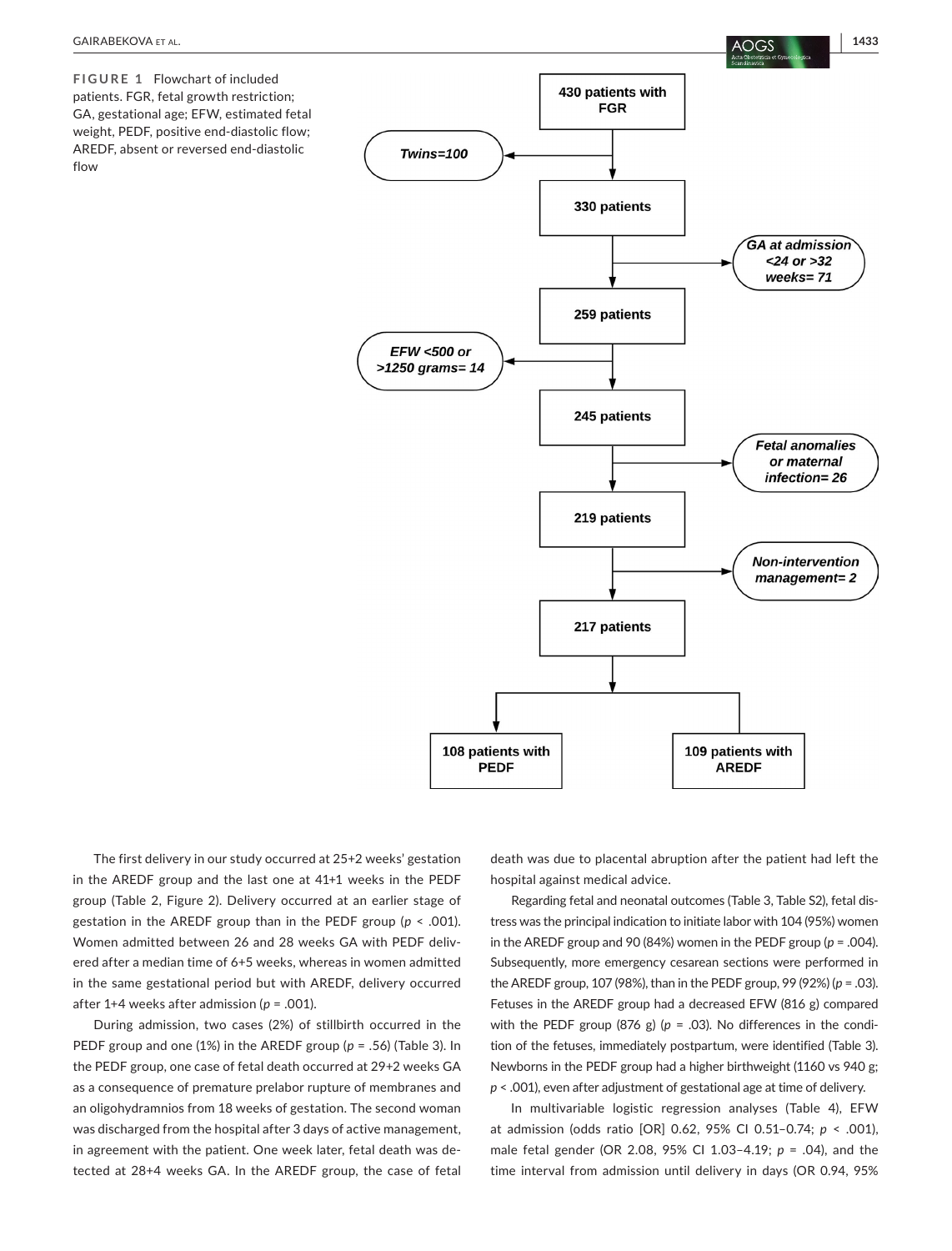|                                                                  | PEDF group<br>$(n = 108)$ | <b>AREDF</b> group<br>$(n = 109)$ | p value |
|------------------------------------------------------------------|---------------------------|-----------------------------------|---------|
| Age, years, median (interquartile range)                         | 29 (24 - 33)              | $30(26-34)$                       | .17     |
| Systolic blood pressure, mm Hg<br>Mean $\pm$ SD                  | $126 \pm 15$              | $127 \pm 15$                      | .49     |
| Diastolic blood pressure, mm Hg<br>$Mean \pm SD$                 | $79 \pm 13$               | $80 \pm 10$                       | .54     |
| Smoking, n (%)                                                   | 20(19)                    | 24 (22)                           | .50     |
| Alcohol consumption, n (%)                                       | 2(2)                      | O(0)                              | .15     |
| Drug use, $n$ $(\%)$                                             | 3(3)                      | 2(2)                              | .64     |
| Ethnic group, Dutch, n (%)                                       | 68 (63)                   | 69 (63)                           | .81     |
| Maternal comorbidity, n (%)                                      | 23(21)                    | 30(28)                            | .29     |
| History of hypertension, n (%)                                   | 18(17)                    | 12(11)                            | .23     |
| Hypertensive disorder in current<br>pregnancy, $n$ $(\%)$        | 27(25)                    | 32(29)                            | .47     |
| Body mass index, preconceptional,<br>$kg/m2$ , mean $\pm$ SD     | $26 \pm 7$                | $25 \pm 5$                        | .14     |
| Nullipara, n (%)                                                 | 58 (54)                   | 65 (60)                           | .38     |
| Administration of antenatal<br>corticosteroids, full dose, n (%) | 76 (70)                   | 81 (74)                           | .52     |

**TABLE 1** Baseline characteristics

Abbreviations: AREDF, absent or reversed end-diastolic flow; PEDF, positive end-diastolic flow.

CI 0.93–0.96; *p* < .001) had a statistically significant effect on the occurrence of the composite adverse neonatal outcome (Table 4). The AREDF group was not statistically significantly associated with sepsis (*p* = .30), composite adverse neonatal outcome (*p* = .19) or death within the first year of life ( $p = .10$ ). A significant effect of AREDF on IRDS was found in multivariable analysis (OR 0.33, 95% CI 0.16–0.68; *p* = .003), whereas no statistically significant effect could be detected in univariable analysis (OR 0.82, 95% CI 0.46–1.645; *p* = .50) (Table S5). To investigate the source of this confounding, we added independent variables to the univariable logistic regression analysis one by one. After adding "year of diagnosis" and "EFW", the negative effect of AREDF on IRDS increased (OR 0.68; *p* = .21), and after adding "time interval until delivery", the negative effect of AREDF on IRDS became statistically significant (OR 0.36; *p* = .004), with results similar to the full multivariable model. Table 3 shows a negative association between the variables "EFW" and "AREDF" and the variables "time interval until delivery" and "AREDF" compared with the PEDF group (*p* = .03 and *p* = .01, respectively), which indicates that "EFW" and "time interval until delivery" were likely the most important confounders. No significant interaction effects were detected in the logistic regression models. Because of the small number of cases, we could not perform logistic regression analyses for perinatal complications, other than sepsis and IRDS. No cases of periventricular leukomalacia were reported.

As for the long-term outcomes, 15 cases of death in the first year of life were observed in our study without a significant difference in occurrence rate between the groups, (*p* = .76) (Table S2). EFW was the only significant predictive factor for this outcome (OR 0.40 per 100 g, 95% CI 0.25–0.64; *p* < .001) (Table 4).

No statistically significant differences between the groups were detected in linear regression for the cognitive and motor BSID III scores (*p* = .13 and *p* = .88, respectively). However, we the percentage of valid BSID III scores was low in both groups (Table S3 and S4). In the PEDF group, 34 (31%) of the cognitive BSID III scores were reported and in the AREDF group, 56 (51%). In the PEDF group, we detected 31 (29%) valid results in motor development vs 47 (43%) in the AREDF group.

## **4**  | **DISCUSSION**

In this historical cohort study in women with early-onset FGR, detected at 24–32 weeks' gestation and allocated to an AREDF or a PEDF group, delivery occurred significantly earlier in the AREDF group. This is particularly the case in women admitted between 26 and 28 weeks' gestation, where a difference of 5 weeks was observed in the time interval from admission to delivery between the groups. The TRUFFLE study<sup>15</sup> also reported a median time to delivery of 8 days in the group with deteriorated Doppler patterns.

Even though management in both Doppler groups was identical in our study, fetuses in the AREDF group were more likely to experience fetal distress during an earlier period in pregnancy and therefore more cesarean sections were performed in this group. As a possible consequence of remaining significantly longer in utero compared with the AREDF group, fetuses in the PEDF group were born with a higher birthweight. We calculated that, based on our study, every 100 g of extra fetal weight, reduced the chance of composite adverse neonatal outcome by 38% and the chance of death within the first year of life by 60%.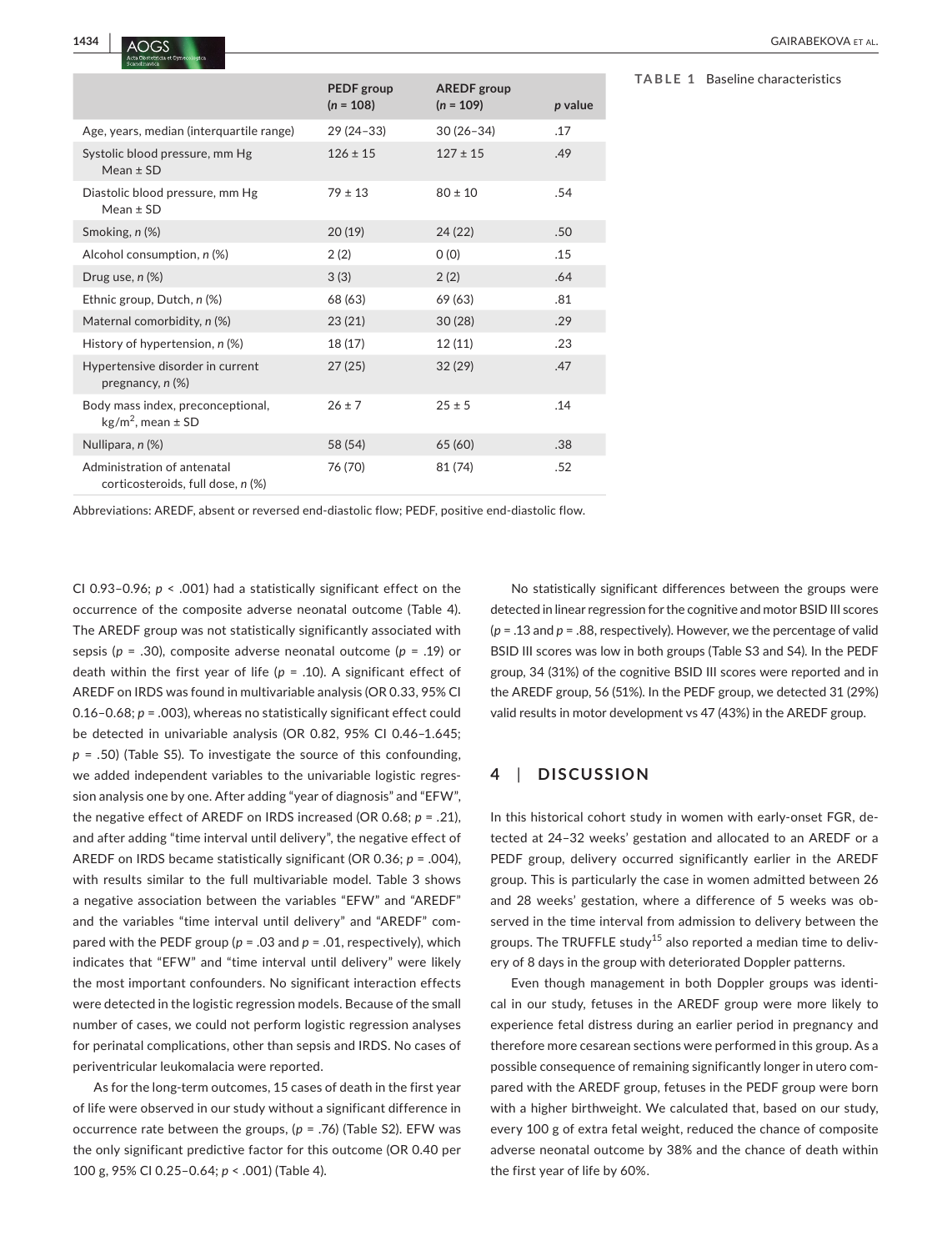#### **TABLE 2** Time until delivery

|                                                 | <b>PEDF</b><br>group, (n) | <b>AREDF</b><br>group, (n) | Time until delivery in weeks/days<br>in the PEDF group,<br>median (interquartile ranges) | Time until delivery in weeks/<br>days in the AREDF group,<br>median (interquartile ranges) | p value |
|-------------------------------------------------|---------------------------|----------------------------|------------------------------------------------------------------------------------------|--------------------------------------------------------------------------------------------|---------|
| Admission at 24-26 weeks<br>GA                  | 11                        | 16                         | $4/6$ (0/6-12/4)                                                                         | $1/6$ (0/0-9/1)                                                                            | .08     |
| Admission at $26 + 1$ to<br>$28 + 0$ weeks $GA$ | 25                        | 24                         | $6/5$ (0/0-13/5)                                                                         | $1/4$ (0/0-7/6)                                                                            | .001    |
| Admission at $28 + 1$ to<br>$30 + 0$ weeks GA   | 37                        | 42                         | $0/6$ (0/0-10/0)                                                                         | $0/6$ ( $0/0-9/1$ )                                                                        | .84     |
| Admission at $30 + 1$ to<br>$32 + 0$ weeks GA   | 35                        | 27                         | $2/0$ (0/0-10/0)                                                                         | $0/5$ (0/0-6/0)                                                                            | .35     |

Abbreviations: AREDF, absent or reversed end-diastolic flow; GA, gestational age; PEDF, positive end-diastolic flow.



**FIGURE 2** Gestational age at delivery, sorted by gestational age at admission in weeks. PEDF, positive end-diastolic flow; AREDF, absent or reversed end-diastolic flow

In our study, there were three cases of stillbirth (1%) and six cases of neonatal death (3%),

A number of earlier studies $11,15$  reported an intrauterine fetal demise rate of respectively 1% and 2% and a neonatal death rate of 6%. Therefore, perinatal survival in our study was comparable to that described in the literature. A study by Soothill<sup>19</sup> showed that each day a fetus is not delivered, survival improves by 1–2%.

Despite earlier timing of delivery, AREDF did not lead to an increase in the adverse composite neonatal outcome, compared with the PEDF group. A previously published retrospective study<sup>20</sup> also showed that delivery occurred earlier in the AREDF group and that more cesarean sections were performed in this group, compared with the PEDF group. Also, studies conducted earlier with a comparable study population<sup>15,21,22</sup> reported intraventricular hemorrhage rates of 2–4%, which is similar to our findings. However, a prospective study by Baschat<sup>23</sup> with a study population consisting of  $52\%$ AREDF fetuses, showed higher rates of neonatal morbidity (bronchopulmonary dysplasia, intraventricular hemorrhage, necrotizing enterocolitis) and mortality. AREDF was not a significant predictor for sepsis, after adjusting for EFW and the time from admission to

delivery (Table 4). The factors contributing the most to the incidence of IRDS in our study were in accordance with the literature,<sup>16</sup> except for AREDF, which was a protective factor in the multivariable logistic analysis, leading to a decrease of IRDS with an OR of 0.33 (Table 4). This association was not present in the univariate analysis (Table S5). After additional analyses, there seemed to be a confounding effect of "EFW" and "time interval until delivery" that led to an increase of the negative effect of the Doppler group on IRDS. The variable "year of diagnosis" only became statistically significant, providing a positive effect on the occurrence of IRDS, after adding the variable "time interval until delivery". Also, we observed that there was a negative correlation between the variables "EFW" and "AREDF", and "time interval until delivery" and "AREDF" (Table 3). As there is a negative correlation between "EFW" and "AREDF", and "AREDF" has a negative effect on "IRDS", the indirect effect of "AREDF" on "IRDS" is positive. The same conclusion can be drawn regarding the indirect effect "AREDF" through "time interval until delivery". With regard to the variable "year of diagnosis", there was no statistically significant difference between the Doppler groups (*p* = .74) (Table 3). However, this variable had a positive effect on IRDS in the multivariate logistic analysis after adding "time interval until delivery".

Given these results, it is possible that over the years, obstetricians postponed delivery for a longer period of time, resulting in a decreased chance of IRDS in fetuses with AREDF, compared with fetuses with the same EFW, but without an observed abnormal umbilical Doppler flow.

In terms of long-term outcome, cognitive functions in infants after 2 years of life were relatively normal. However, the low response rate and missing data may have caused a bias in our results and therefore we are not able to make a conclusive statement about this outcome. The exact reason for the missing data is unknown. It was often reported that the appointment in the outpatient clinic was cancelled or that the infant was not willing to cooperate. We hypothesize that the infants that had developed a cognitive or behavioral impairment did not require an appointment because the impairment had already been diagnosed or in the course of being diagnosed, and therefore these infants were in no condition to undergo these tests. On the other hand, it is possible that parents of children who developed normally, did not feel the need to expose their children to these tests.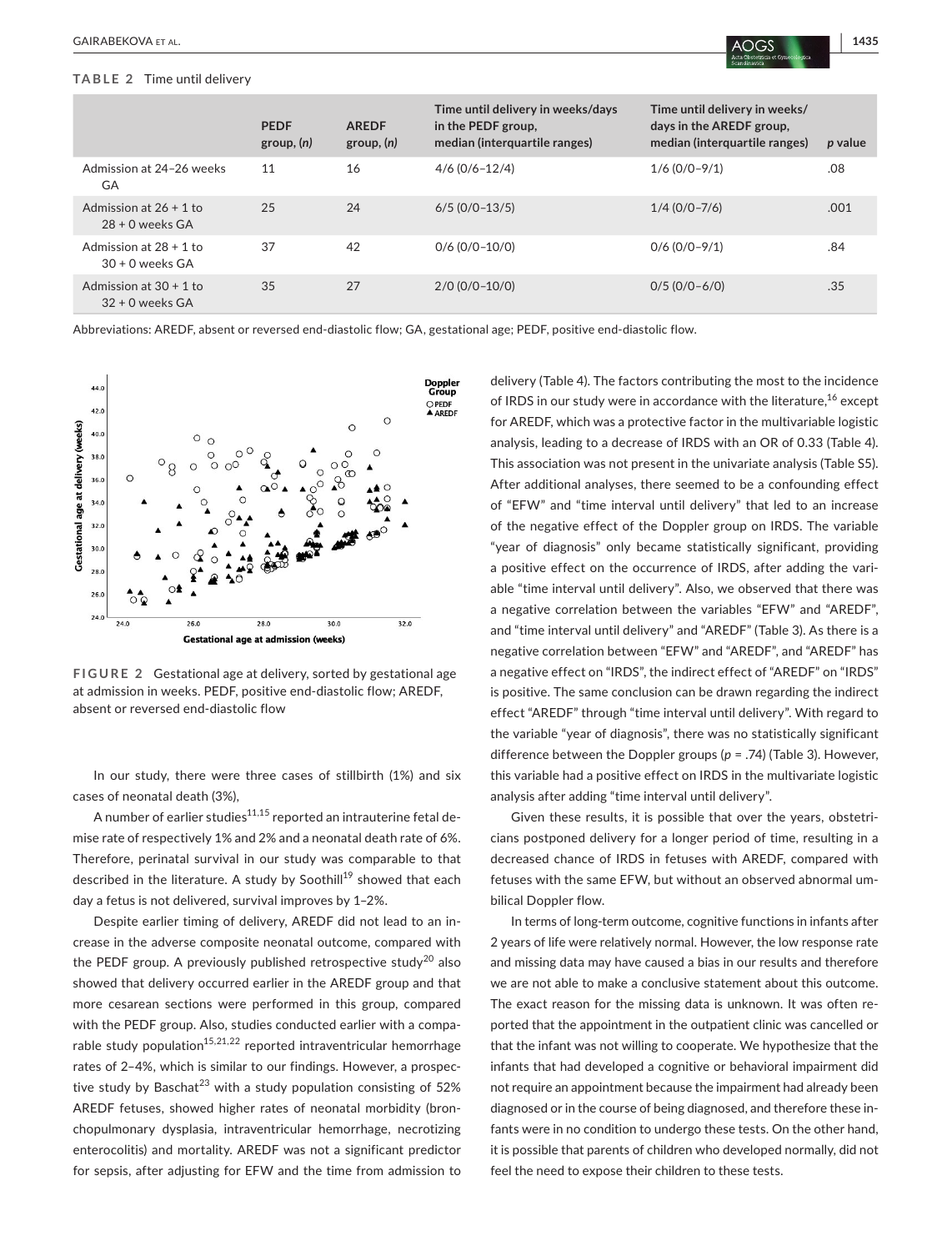

**TABLE 3** Fetal outcome

|                                                                        | PEDF group<br>$(n=108)$ | <b>AREDF</b> group<br>$(n=109)$ | p value |
|------------------------------------------------------------------------|-------------------------|---------------------------------|---------|
| Intrauterine death, n (%)                                              | 2(2)                    | 1(1)                            | .56     |
| Estimated fetal weight (EFW), median (interquartile range)             | 876 (753-1026)          | 816 (624-993)                   | .03     |
| Year of diagnosis median (interquartile range)                         | 2009 (2007-2012)        | 2009 (2006-2013)                | .74     |
| Indication for delivery: fetal distress, n (%)                         | 90 (84)                 | 104(95)                         | .004    |
| Mode of delivery: elective cesarean section, n (%)                     | 6(6)                    | 1(1)                            | .07     |
| Mode of delivery: emergency cesarean section, $n$ (%)                  | 99 (92)                 | 107 (98)                        | .03     |
| Gestational age at delivery, weeks, days, median (interquartile range) | $31.4(29.3-36.1)$       | $30.1(29.1 - 32.0)$             | 001     |
| Time until delivery (weeks/days), median (interquartile range)         | $2/5$ (0/2-7/1)         | $1/0$ (0/3-3/0)                 | .01     |
| Fetal gender (male), n (%)                                             | 50 (46)                 | 55 (51)                         | .54     |
| Birthweight, g, median (interquartile range)                           | 1160 (925-1622)         | 940 (722-1123)                  | 5.001   |
| Apgar score after 1 min, median (interquartile range)                  | $8(6-9)$                | $7(6-9)$                        | .34     |
| Apgar score after 5 min, median (interquartile range)                  | $9(8-9)$                | $9(8-10)$                       | .48     |
| Umbilical arterial pH, median (interquartile range)                    | 7.28 (7.22-7.32)        | 7.27 (7.23-7.31)                | .39     |

Abbreviations: AREDF, absent or reversed end-diastolic flow; PEDF, positive end-diastolic flow.

#### **TABLE 4** Neonatal outcome

|                                                            | <b>Sepsis</b> |               |                           | <b>IRDS</b> |               |            | <b>Composite adverse</b><br>neonatal outcome |               |                           | Death within the first year<br>of life |               |                           |
|------------------------------------------------------------|---------------|---------------|---------------------------|-------------|---------------|------------|----------------------------------------------|---------------|---------------------------|----------------------------------------|---------------|---------------------------|
|                                                            | <b>OR</b>     | 95% CI        | $\boldsymbol{p}$<br>value | <b>OR</b>   | 95% CI        | p<br>value | <b>OR</b>                                    | 95% CI        | $\boldsymbol{p}$<br>value | <b>OR</b>                              | 95% CI        | $\boldsymbol{p}$<br>value |
| Doppler group,<br><b>AREDF</b>                             | 1.46          | $0.72 - 2.99$ | .30                       | 0.33        | $0.16 - 0.68$ | .003       | 0.63                                         | $0.32 - 1.25$ | .19                       | 0.35                                   | $0.10 - 1.23$ | .10                       |
| EFW, per 100 g                                             | 0.68          | $0.57 - 0.82$ | 5.001                     | 0.66        | $0.54 - 0.79$ | < .001     | 0.62                                         | $0.51 - 0.74$ | < .001                    | 0.40                                   | $0.25 - 0.64$ | 5.001                     |
| Year of<br>diagnosis                                       | 0.86          | $0.76 - 0.96$ | .01                       | 1.23        | $1.08 - 1.39$ | .001       | 1.03                                         | $0.92 - 1.15$ | .65                       | 0.97                                   | $0.80 - 1.18$ | .77                       |
| Time interval<br>from<br>admission<br>to delivery,<br>days | 0.95          | $0.93 - 0.97$ | 5.001                     | 0.95        | $0.93 - 0.97$ | < .001     | 0.94                                         | $0.93 - 0.96$ | < .001                    | 0.99                                   | $0.96 - 1.01$ | .32                       |
| Administration<br>of ACS                                   |               |               |                           | 0.62        | $0.27 - 1.43$ | .26        | 0.64                                         | $0.28 - 1.46$ | .29                       |                                        |               |                           |
| Fetal gender,<br>male                                      |               |               |                           | 3.17        | $1.54 - 6.53$ | .002       | 2.08                                         | $1.03 - 4.19$ | .04                       |                                        |               |                           |
| Maternal age,<br>years                                     |               |               |                           |             |               |            | 0.99                                         | $0.94 - 1.05$ | .82                       |                                        |               |                           |
| Nulliparity                                                |               |               |                           |             |               |            | 0.67                                         | $0.33 - 1.35$ | .26                       |                                        |               |                           |
| Smoking,<br>alcohol or<br>drug use                         |               |               |                           |             |               |            | 0.94                                         | $0.40 - 2.17$ | .88                       |                                        |               |                           |

Multivariable logistic regression analyses: incidence of sepsis, IRDS, composite adverse neonatal outcome and death within the first year of life between the Doppler groups (0 = PEDF, 1 = AREDF), adjusted for estimated fetal weight (per 100 g), year of diagnosis (per year), time interval from admission to delivery (in days), administration of a full dose of corticosteroids (0 = incomplete dose, 1 = complete dose), fetal gender (0 = female, 1 = male), maternal age (per year), nulliparity (0 = nullipara, 1 = multipara) and smoking, alcohol or drug use of the mother (0 = no, 1 = yes), as appropriate. Abbreviations: ACS, antenatal corticosteroids; AREDF, absent or reversed end-diastolic flow; CI, confidence interval; EFW, estimated fetal weight; IRDS, idiopathic respiratory distress syndrome; OR, odds ratio.

The retrospective setting is both a limitation and strength of this study because all women received equivalent management for this reason. Another limitation is that in some cases, AREDF was detected in a referring hospital but could not be confirmed in our center. In those cases, we used the measurements performed in our hospital to avoid bias, as discrepancies in Doppler flow measurements may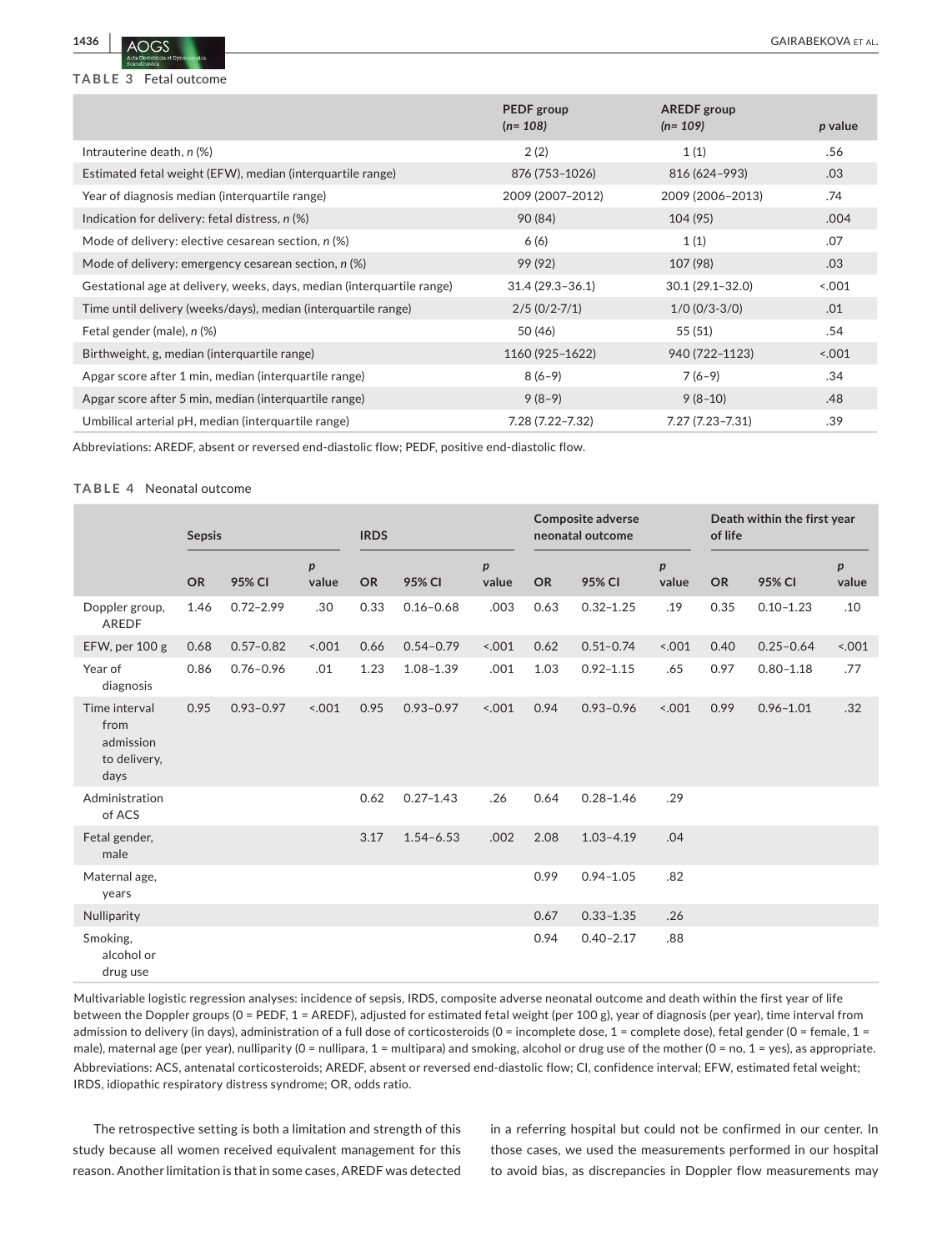be caused by interobserver variability. Because of the chance of discrepancies, we chose not to separate the AREDF group into AEDF and REDF, even though these conditions represent different levels of severity of placental dysfunction. Also, AEDF and REDF are often described as one group in the literature as AREDF. Our study had a long inclusion period of 12 years, but we conducted a correction for the year of diagnosis, which had a statistically significant effect on the incidence of sepsis and IRDS but not on the composite adverse perinatal outcome. Admission indications and guidelines on management of early-onset FGR did not change during the study period. Another possible limitation is that the clinicians were not blinded to the Doppler results but this may be compensated by the large numbers. Another limitation of our study is the lack of additional tests during admission, such as biophysical profiles and non-stress tests. Finally, the missing BSID III scores were a weakness of this study. A major strength of this study is that we included a well-defined population and the results from our study are in accordance with previous important trials on  $FGR$ .<sup>11,15</sup> To our knowledge, this is the first study to describe such a large cohort of women with early-onset FGR managed conservatively, irrespective of their umbilical artery Doppler flow patterns.

## **5**  | **CONCLUSION**

In this historical cohort study, comprising early-onset FGR pregnancies with AREDF or PEDF, delivery was initiated in an earlier stage of pregnancy in the AREDF group, compared with the PEDF group despite intentional conservative management. AREDF was not associated with an increase in the adverse composite perinatal outcome, in comparison with PEDF.

#### **CONFLICT OF INTEREST**

The authors have stated explicitly that there are no conflicts of interest in connection with this article.

#### **ORCID**

*Diana Gairabekova* <https://orcid.org/0000-0002-9767-4903> *Joost van Rosmalen* <https://orcid.org/0000-0002-9187-244X> *Johannes J. Duveko[t](https://orcid.org/0000-0003-3191-9362)* <https://orcid.org/0000-0003-3191-9362>

#### **REFERENCES**

- 1. Alberry M, Soothill P. Management of fetal growth restriction. *Arch Dis Child Fetal Neonatal Ed*. 2007;92:F62-67.
- 2. Dutch Society of Obstetrics and Gynaecology (NVOG). Foetale groeirestrictie/"Fetal growth restriction. 2017. Available from: [https://www.nvog.nl/wp-content/uploads/2017/12/Foetate-groei](https://www.nvog.nl/wp-content/uploads/2017/12/Foetate-groeirestricie-FGR-15-09-2017.pdf) [restricie-FGR-15-09-2017.pdf.](https://www.nvog.nl/wp-content/uploads/2017/12/Foetate-groeirestricie-FGR-15-09-2017.pdf)
- 3. Dutch Society of Obstetrics and Gynaecology (NVOG). Nota: Verwijzing naar een perinatologisch centrum/"Referral to a perinatal centre". 2007 [J.J. Duvekot on behalf of the Otterlo working group]. Available from: [https://www.nvog.nl/wp-content/uploa](https://www.nvog.nl/wp-content/uploads/2017/12/Nota-Verwijzing-naar-een-perinatologisch-centrum-1.0-19-09-2007.pdf) [ds/2017/12/Nota-Verwijzing-naar-een-perinatologisch-centrum-](https://www.nvog.nl/wp-content/uploads/2017/12/Nota-Verwijzing-naar-een-perinatologisch-centrum-1.0-19-09-2007.pdf)[1.0-19-09-2007.pdf.](https://www.nvog.nl/wp-content/uploads/2017/12/Nota-Verwijzing-naar-een-perinatologisch-centrum-1.0-19-09-2007.pdf)
- 4. Dall'Asta A, Brunelli V, Prefumo F, Frusca T, Lees CC. Early onset fetal growth restriction. *Matern Health Neonatol Perinatol*. 2017;3:2.
- 5. Savchev S, Figueras F, Sanz-Cortes M, et al. Evaluation of an optimal gestational age cut-off for the definition of early- and lateonset fetal growth restriction. *Fetal Diagn Ther*. 2014;36:99-105.
- 6. Gardosi J, Chang A, Kalyan B, Sahota D, Symonds EM. Customised antenatal growth charts. *Lancet*. 1992;339:283-287.
- 7. Karsdorp V, van Vugt J, van Geijn HP, et al. Clinical significance of absent or reversed end diastolic velocity waveforms in umbilical artery. *Lancet*. 1994;344:1664-1668.
- 8. Society for Maternal-Fetal Medicine Publications. Berkley E, Chauhan SP, Abuhamad A. Doppler assessment of the fetus with intrauterine growth restriction. *Am J Obstet Gynecol*. 2012;206:300-308.
- 9. McCowan LM, Harding JE, Stewart AW. Umbilical artery Doppler studies in small for gestational age babies reflect disease severity. *BJOG*. 2000;107:916-925.
- 10. Valcamonico A, Danti L, Frusca T, et al. Absent end-diastolic velocity in umbilical artery: risk of neonatal morbidity and brain damage. *Am J Obstet Gynecol*. 1994;170:796-801.
- 11. GRIT Study Group. A randomised trial of timed delivery for the compromised preterm fetus: short term outcomes and Bayesian interpretation. *BJOG*. 2003;110:27-32.
- 12. Sutton ALM, Harper LM, Tita ATN. Hypertensive disorders in pregnancy. *Obstet Gynecol Clin North Am*. 2018;45:333-347.
- 13. Hadlock FP, Harrist RB, Sharman RS, Deter RL, Park SK. Estimation of fetal weight with the use of head, body, and femur measurements—a prospective study. *Am J Obstet Gynecol*. 1985;151:333-337.
- 14. Ayres-de-Campos D, Spong CY, Chandraharan E, Panel FIFMEC. FIGO consensus guidelines on intrapartum fetal monitoring: Cardiotocography. *Int J Gynaecol Obstet*. 2015;131:13-24.
- 15. Lees C, Marlow N, Arabin B, et al. Perinatal morbidity and mortality in early-onset fetal growth restriction: cohort outcomes of the trial of randomized umbilical and fetal flow in Europe (TRUFFLE). *Ultrasound Obstet Gynecol*. 2013;42:400-408.
- 16. Luerti M, Parazzini F, Agarossi A, Bianchi C, Rocchetti M, Bevilacqua G. Risk factors for respiratory distress syndrome in the newborn. A multicenter Italian survey. Study Group for Lung Maturity of the Italian Society of Perinatal Medicine. *Acta Obstet Gynecol Scand*. 1993;72:359-364.
- 17. Roberts D, Brown J, Medley N, Dalziel SR. Antenatal corticosteroids for accelerating fetal lung maturation for women at risk of preterm birth. *Cochrane Database Syst Rev*. 2017;(3):CD004454.
- 18. Shane AL, Sánchez PJ, Stoll BJ. Neonatal sepsis. *Lancet*. 2017;390:1770-1780.
- 19. Soothill PW, Nicolaides KH, Bilardo CM, Campbell S. Relation of fetal hypoxia in growth retardation to mean blood velocity in the fetal aorta. *Lancet*. 1986;2:1118-1120.
- 20. Isalm ZS, Dileep D, Munim S. Prognostic value of obstetric Doppler ultrasound in fetuses with fetal growth restriction: an observational study in a tertiary care hospital. *J Matern Fetal Neonatal Med*. 2015;28:12-15.
- 21. Morsing E, Brodszki J, Thuring A, Marsal K. Infant outcome after active management of early-onset fetal growth restriction with absent or reverse umbilical artery blood flow. *Ultrasound Obstet Gynecol*. 2020 Aug 30. <https://doi.org/10.1002/uog.23101>. Epub ahead of print.
- 22. Gerber S, Hohlfeld P, Viquerat F, Tolsa JF, Vial Y. Intrauterine growth restriction and absent or reverse end-diastolic blood flow in umbilical artery (Doppler class II or III): A retrospective study of short- and long-term fetal morbidity and mortality. *Eur J Obstet Gynecol Reprod Biol*. 2006;126:20-26.